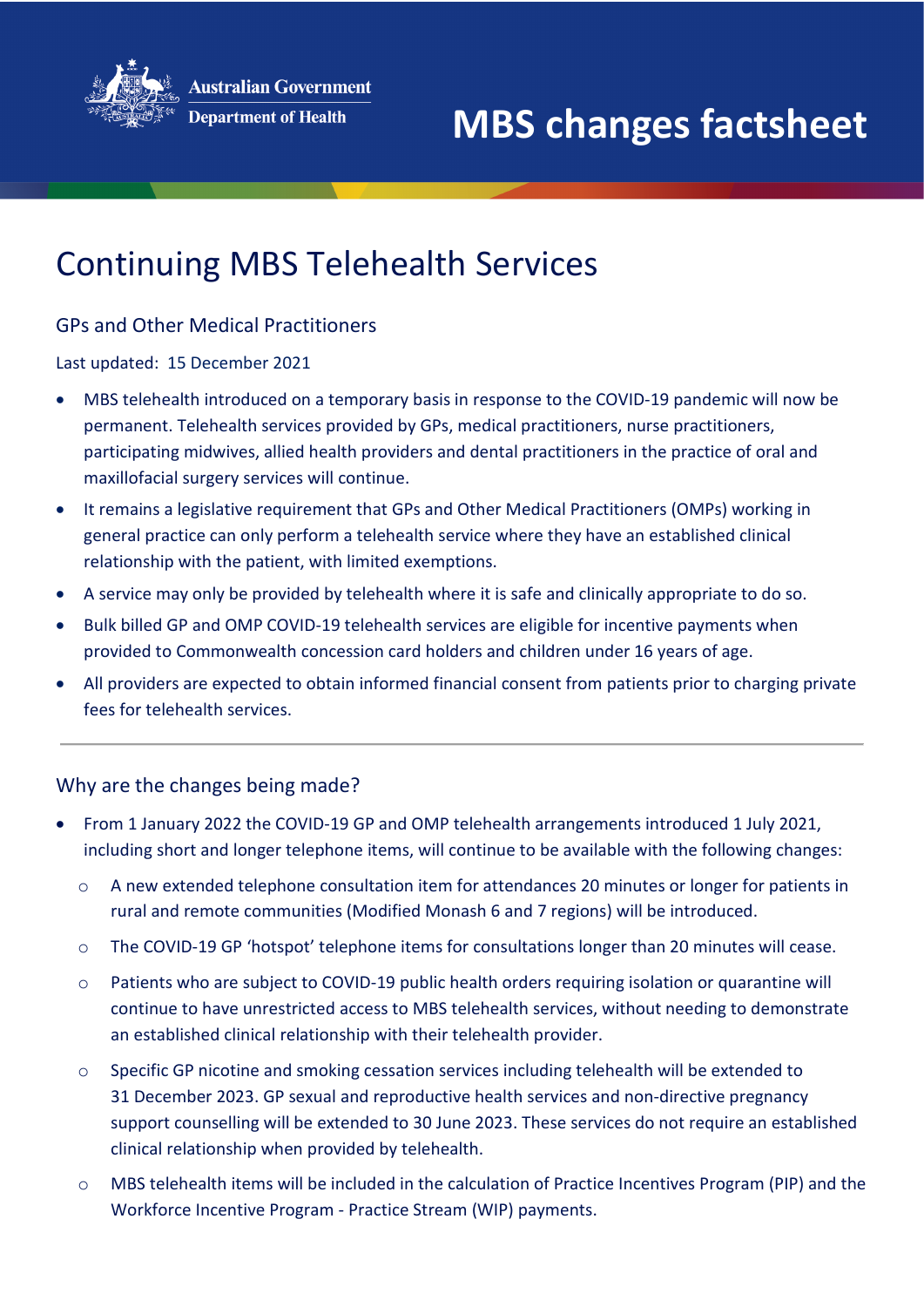

- o Medicare compliance rules will be updated to include telephone and video services in the prescribed pattern of practice (the 80/20 rule), with a new '30/20' rule for GP telephone services.
- o Superseded pre-COVID telehealth and associated items will be removed from the MBS to avoid multiple different MBS items for the same service. This includes GP and OMP mental health consultations and general attendances by video. GP and OMP patient-end support items linked to pre-COVID medical specialist and consultant physician telehealth services will also be removed from 1 January 2021.
- o Nurse practitioner, midwifery, nursing and other allied health telehealth consultations will continue without change, with the exception of patient-end support services by nurse practitioners and midwives linked to pre-COVID medical specialist and consultant physician.

### Who is eligible?

The MBS telehealth items are available to providers of telehealth services for a wide range of consultations. All Medicare eligible Australians can receive these services if they have an established clinical relationship with a GP, OMP, or a medical practice. This requirement supports longitudinal and person-centred primary health care that is associated with better health outcomes.

An *established relationship* means the medical practitioner performing the service:

- has provided at least one face-to-face service to the patient in the 12 months preceding the telehealth attendance; or
- is located at a medical practice where the patient has had at least one face-to-face service arranged by that practice in the 12 months preceding the telehealth attendance (including services performed by another doctor located at the practice, or a service performed by another health professional located at the practice, such as a practice nurse or Aboriginal and Torres Strait Islander health worker); or
- is a participant in the Approved Medical Deputising Service program, and the Approved Medical Deputising Service provider employing the medical practitioner has a formal agreement with a medical practice that has provided at least one face-to-face service to the patient in the 12 months preceding the telehealth attendance.
- The established relationship requirement is a rolling requirement applying to every telehealth consultation. For each telehealth consultation, the patient must meet one of the eligibility requirements outline above, unless one of the following exemptions applies.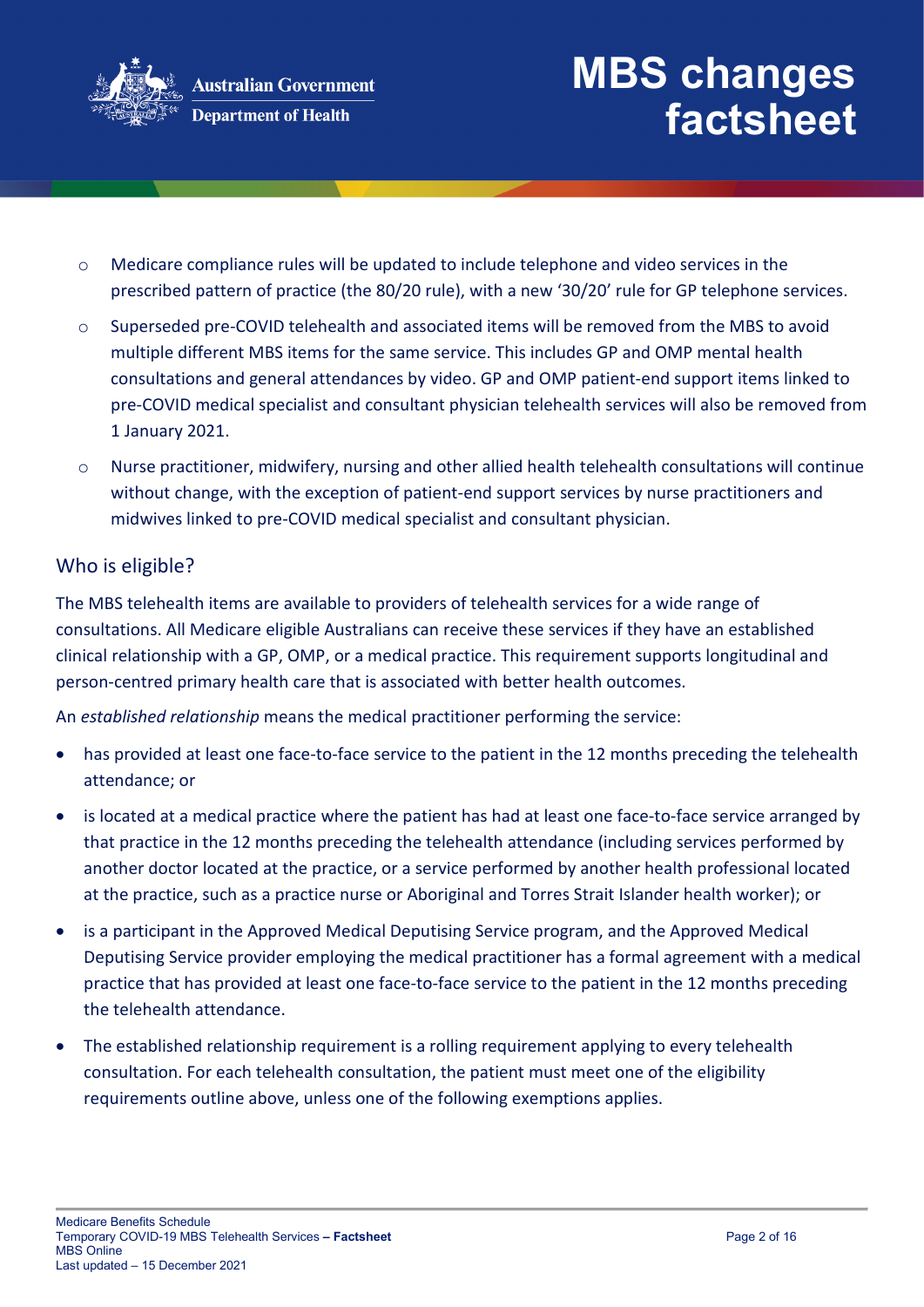

The *established relationship* requirement does not apply to:

- children under the age of 12 months;
- people who are homeless;
- patients receiving an urgent after-hours (unsociable hours) service; or
- patients of medical practitioners at an Aboriginal Medical Service or an Aboriginal Community Controlled Health Service; or
- people who are in a COVID-19 Commonwealth declared hotspot, until 31 December 2021; or
- people isolating because of a COVID-related State or Territory public health order, or in COVID-19 quarantine because of a State or Territory public health order.

AND patients accessing specific MBS items for:

- blood borne viruses, sexual or reproductive health consultations; and
- pregnancy counselling services;
- mental health services; and
- nicotine and smoking cessation counselling.

A patient's participation in a previous telehealth consultation does not constitute a face-to-face service for the purposes of ongoing telehealth eligibility. New patients of a practice and regular patients who have not attended the practice face to face in the preceding 12 months must have a face-to-face attendance if they do not satisfy the above exemptions. Subsequent services may be provided by telehealth, if safe and clinically appropriate to do so.

Practitioners should confirm that patients have received an eligible face-to-face attendance in the preceding 12 months, or meet one or more of the relevant exemption criteria for the service, prior to providing a telehealth attendance. Failure to meet the established relationship requirement may result in incorrect claiming.

#### What telehealth options are available?

Videoconference services are the preferred approach for substituting a face-to-face consultation. However, providers can also offer audio-only services via telephone where clinically appropriate. There are separate items available for the audio-only services.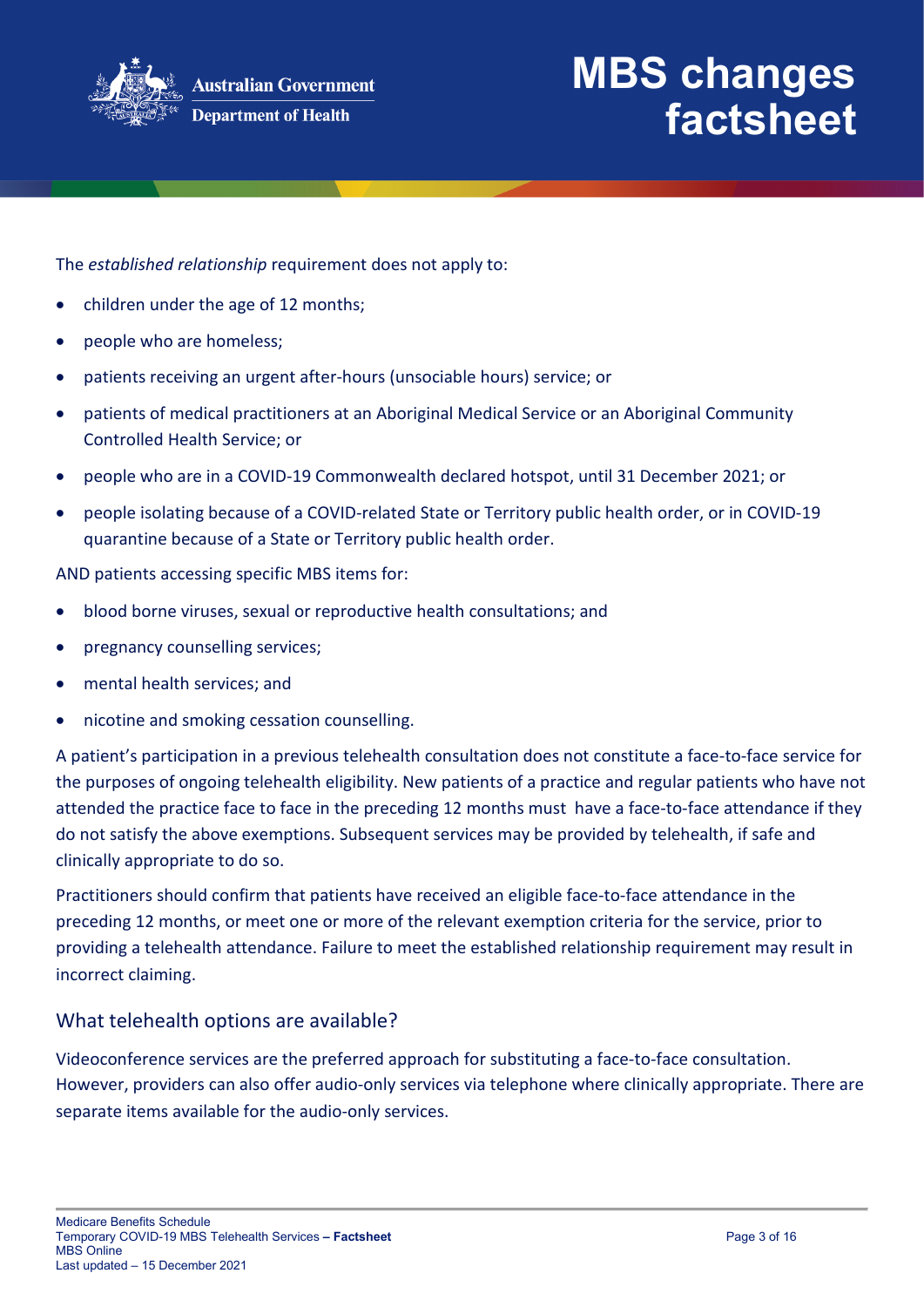

No specific equipment is required to provide Medicare-compliant telehealth services. Practitioners must ensure that their chosen telecommunications solution meets their clinical requirements and satisfies privacy laws. To assist providers with their privacy obligations, a privacy checklist for telehealth services has been made available on MBSOnline:

[http://www.mbsonline.gov.au/internet/mbsonline/publishing.nsf/Content/Factsheet-](http://www.mbsonline.gov.au/internet/mbsonline/publishing.nsf/Content/Factsheet-TelehealthPrivChecklist)[TelehealthPrivChecklist.](http://www.mbsonline.gov.au/internet/mbsonline/publishing.nsf/Content/Factsheet-TelehealthPrivChecklist) Further information can be found on the [Australian Cyber Security Centre website.](https://www.cyber.gov.au/)

## What does this mean for providers?

The MBS telehealth items allow providers to deliver essential health care services to their patients while ensuring continued quality is provided by a medical practitioner who knows the patient's medical history.

Providers do not need to be in their regular practice to provide telehealth services, but they must ensure that the established clinical relationship, as defined in the MBS, exists before providing telehealth services to their patient. Providers should use their provider number for their primary location, and must provide safe services in accordance with normal professional standards.

The MBS telehealth items have the same clinical requirements as the corresponding face-to-face consultation items. As Medicare regulations are progressively updated, telehealth items will list a rebate that is 100% of the equivalent face-to-face fee.

Telehealth services will now contribute to Standardised Whole Patient Equivalent (SWPE) calculations which determine the value of PIP and WIP payments. Including telehealth into the SWPE ensures that payments that support quality improvement activities and subsidies for allied health workers reflect contemporary practice.

To date, a range of audit and education activities have safeguarded appropriate billing of MBS claims. To further support the integrity of the Medicare program the existing prescribed pattern of practice (80/20 rule) will now apply to all GP consultation types from 1 January 2022. Any GP who provides more than a combined 80 services by face-to-face, video or telephone on 20 or more days in a 12 month period will be referred to the Professional Services Review (PSR).

In addition, a new 30/20 rule will be introduced for telephone consultations from 1 January 2022. Any GP or consultant physicians who provides more than 30 telephone consultations on 20 or more days in a 12 month period will be referred to the PSR.

## How will these changes affect patients?

Patients will continue to have access to MBS telehealth services, noting that the current eligibility requirements for these services will continue from 1 January 2022.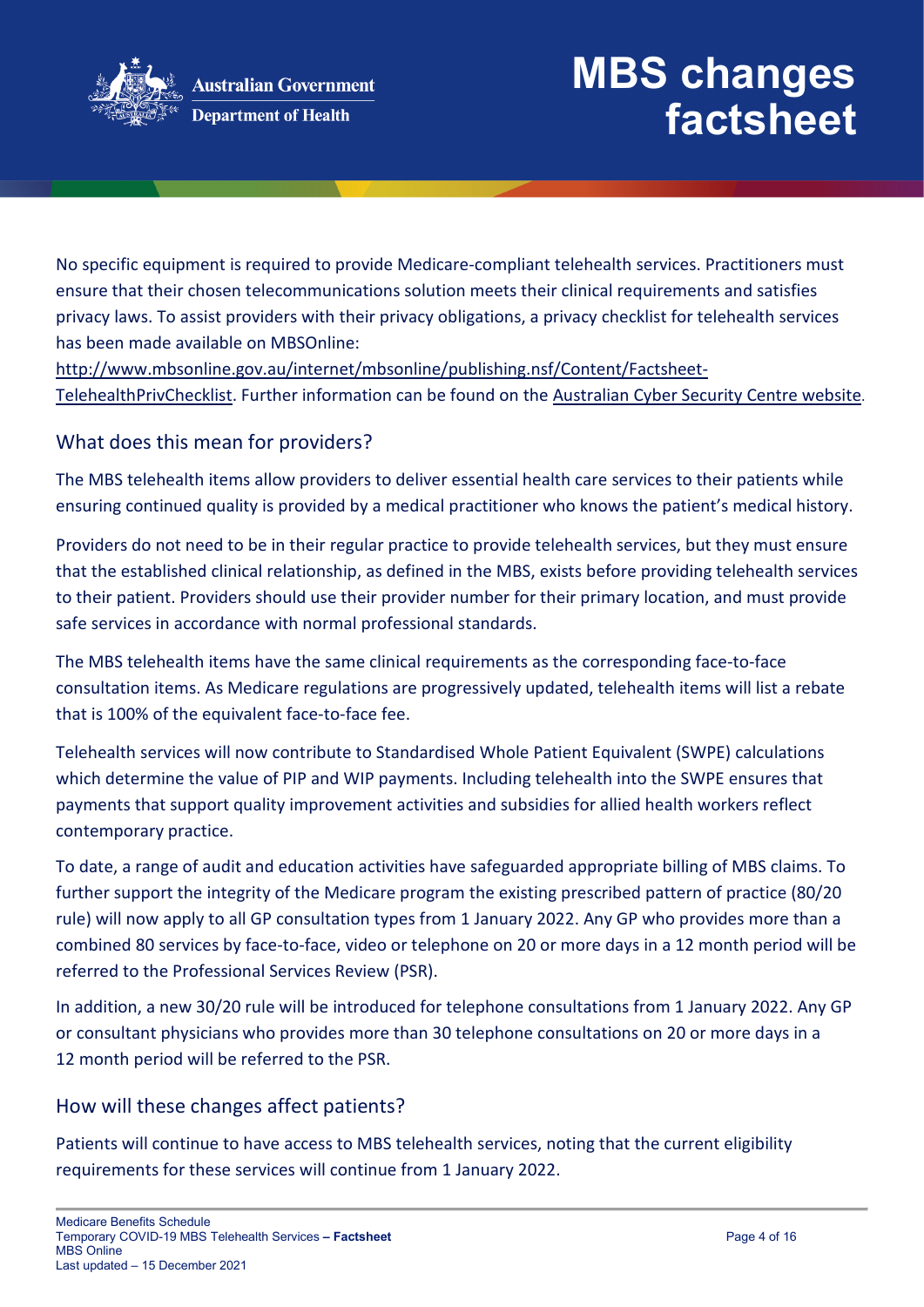

A change to the range of GP telehealth services from 1 January 2022 will mean that higher MBS rebates are available for telephone consultations lasting 20 minutes or more for eligible patients in remote and very remote regions (Modified Monash 6 and 7).

Patients in designated COVID-19 'hotspot' areas will have normal eligibility requirements for telehealth services from 1 January 2022. This means patients must have an established clinical relationship unless they satisfy criteria for an exemption to this requirement, or are accessing specific services that are exempt from this requirement.

Patient-end support services by GPs and OMPs linked to pre-COVID specialist video consultations in regional and remote areas will be removed from 1 January 2022. However, optometry, practice nurse and Aboriginal health worker patient-end support items will be retained. Other MBS items continue to support multidisciplinary care and case-conferences with specific items for GP, specialists and allied health providers, where appropriate.

### Who was consulted on the changes?

Consultation with stakeholders has informed the introduction and refinement of MBS telehealth items. The transition to permanent arrangements has also been informed by medical experts and key stakeholders within the health sector.

## How will the changes be monitored and reviewed?

The Department of Health continues to monitor the use of the new MBS items. Use of the items that does not seem to be in accordance with Medicare guidelines and legislation will be actioned appropriately.

### Where can I find more information?

The full item descriptors and information on other changes to the MBS can be found on the MBS Online website at [www.mbsonline.gov.au.](http://www.mbsonline.gov.au/) You can also subscribe to future MBS updates by visiting [MBS Online](http://www.mbsonline.gov.au/) and clicking 'Subscribe'.

The Department of Health provides an email advice service for providers seeking advice on interpretation of the MBS items and rules and the Health Insurance Act and associated regulations. If you have a query relating exclusively to interpretation of the Schedule, you should email [askMBS@health.gov.au.](mailto:askMBS@health.gov.au)

If you are seeking advice in relation to Medicare billing, claiming, payments, or obtaining a provider number, please go to the Health Professionals page on the Services Australia website or contact Services Australia on the Provider Enquiry Line – 13 21 50.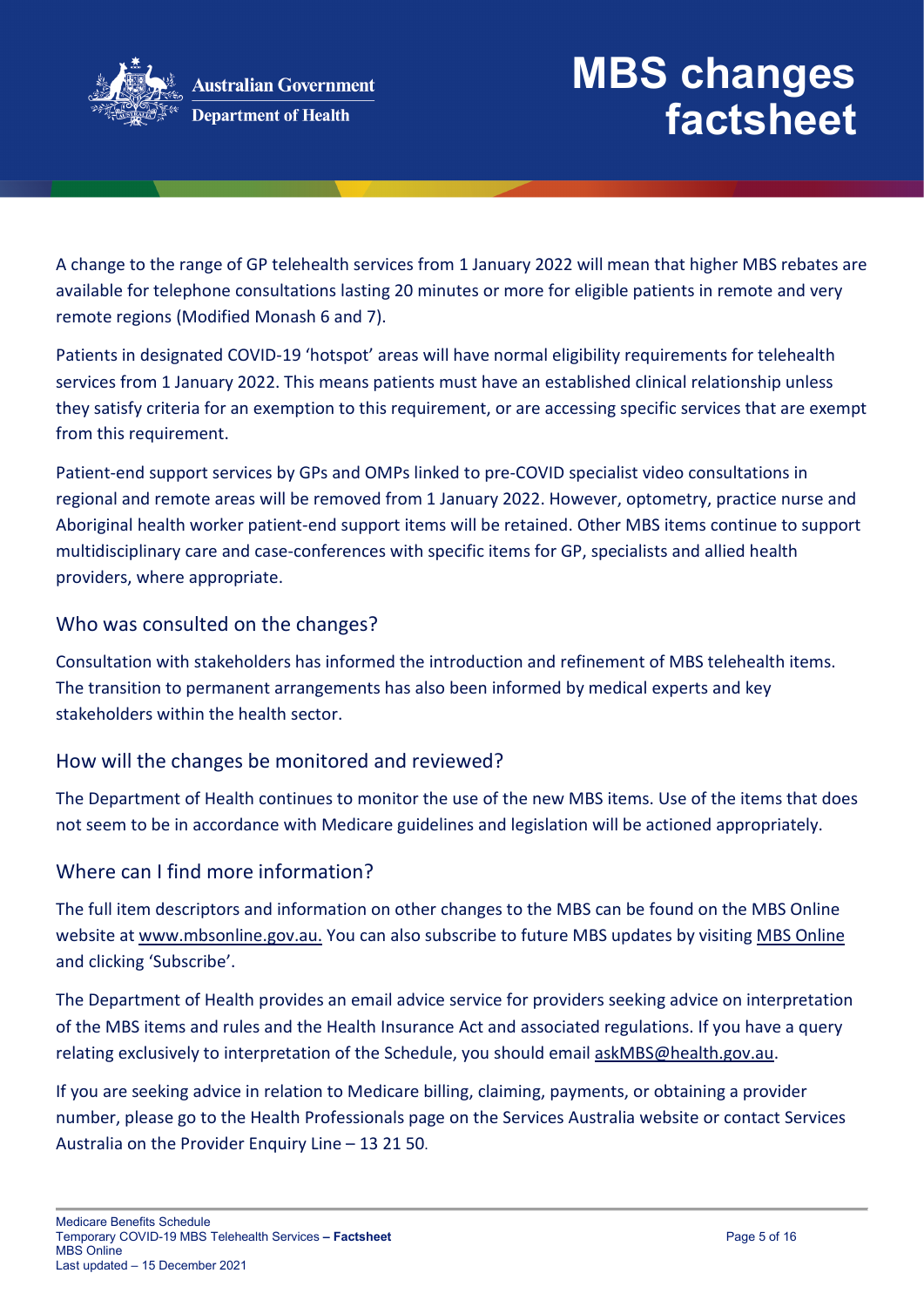

**Australian Government Department of Health** 

## **MBS changes factsheet**

*Please note that the information provided is a general guide only. It is ultimately the responsibility of treating practitioners to use their professional judgment to determine the most clinically appropriate services to provide, and then to ensure that any services billed to Medicare fully meet the eligibility requirements outlined in the legislation.* 

*This sheet is current as of the Last updated date shown above, and does not account for MBS changes since that date.*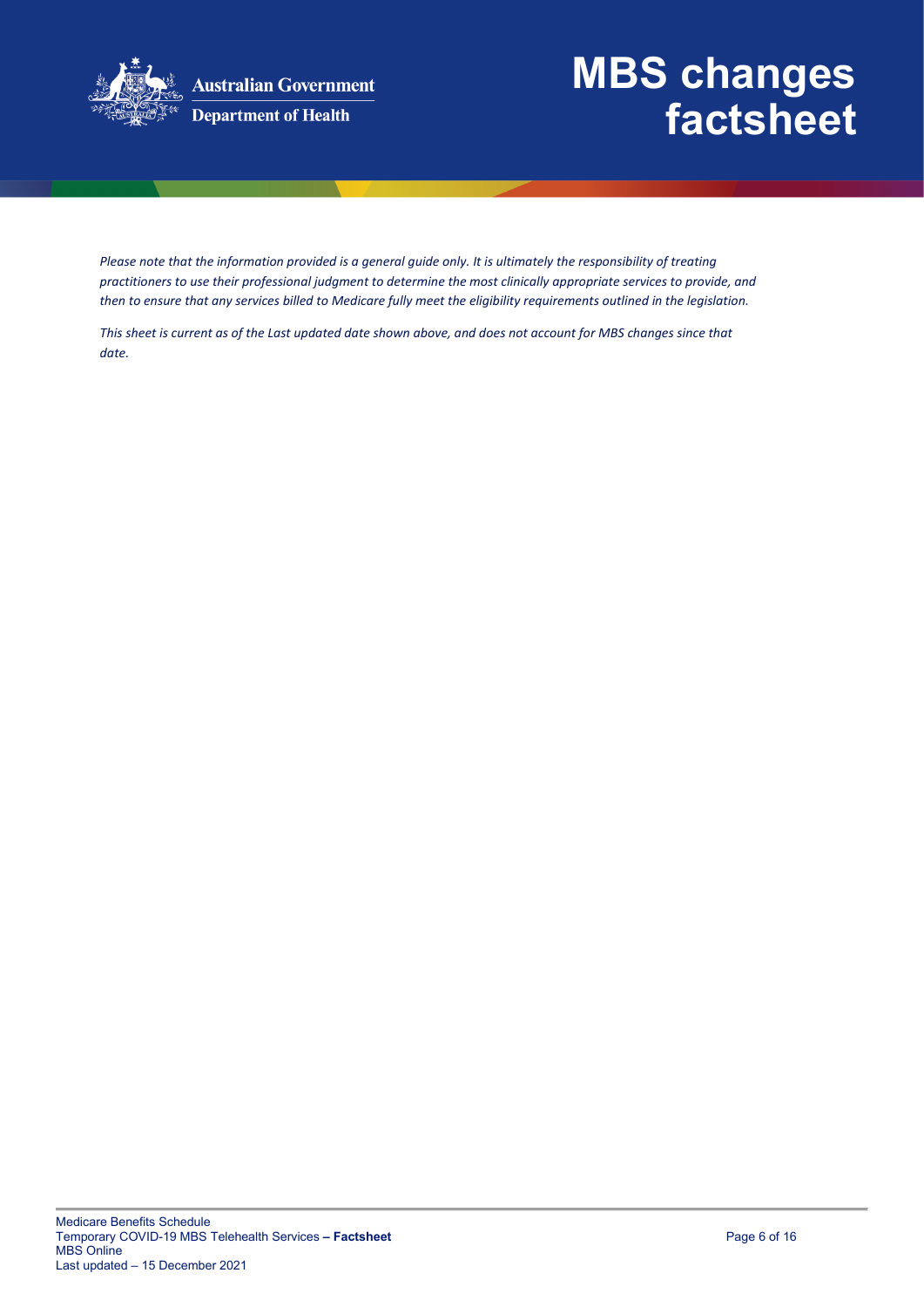

### **General Practitioner (GP) Services (as of 1 July 2021)**

Table 1: Standard GP services introduced on 13 March 2020

| <b>Service</b>                    | <b>Existing Items face</b> | Telehealth items via | <b>Telephone items</b> |
|-----------------------------------|----------------------------|----------------------|------------------------|
|                                   | to face                    | video-conference     |                        |
| Attendance for an obvious problem |                            | 91790                |                        |
| Attendance less than 20 minutes   | 23                         | 91800                |                        |
| Attendance at least 20 minutes    | 36                         | 91801                |                        |
| Attendance at least 40 minutes    | 44                         | 91802                |                        |

#### Table 2: Short and long GP telephone consultations introduced on 1 July 2021

| Service                                 | Telephone items |
|-----------------------------------------|-----------------|
| Short consultation, less than 6 minutes | 91890           |
| Long consultation, 6 minutes or greater | 91891           |

#### Table 3: COVID-19 impacted area telephone services introduced on 1 January 2022

| Service                               | Telephone items |
|---------------------------------------|-----------------|
| GP consultation, 20 minutes or longer | 91894           |

#### Table 4: Health assessment for Indigenous People introduced 30 March 2020

| <b>Service</b>    | <b>Existing Items face</b> | Telehealth items via | Telephone items |
|-------------------|----------------------------|----------------------|-----------------|
|                   | to face                    | video-conference     |                 |
| Health assessment | 715                        | 92004                |                 |

#### Table 5: Chronic Disease Management items introduced 30 March 2020

| <b>Service</b>                                                                                                                                                                         | <b>Existing Items face</b><br>to face | Telehealth items via<br>video-conference | <b>Telephone items</b> |
|----------------------------------------------------------------------------------------------------------------------------------------------------------------------------------------|---------------------------------------|------------------------------------------|------------------------|
| Preparation of a GP management plan (GPMP)                                                                                                                                             | 721                                   | 92024                                    |                        |
| Coordination of Team Care Arrangements (TCAs)                                                                                                                                          | 723                                   | 92025                                    |                        |
| Contribution to a Multidisciplinary Care Plan, or to a<br>review of a Multidisciplinary Care Plan, for a patient<br>who is not a care recipient in a residential aged care<br>facility | 729                                   | 92026                                    |                        |
| Contribution to a Multidisciplinary Care Plan, or to a<br>review of a multidisciplinary care plan, for a resident in<br>an aged care facility                                          | 731                                   | 92027                                    |                        |
| Review of a GPMP or Coordination of a Review of TCAs                                                                                                                                   | 732                                   | 92028                                    |                        |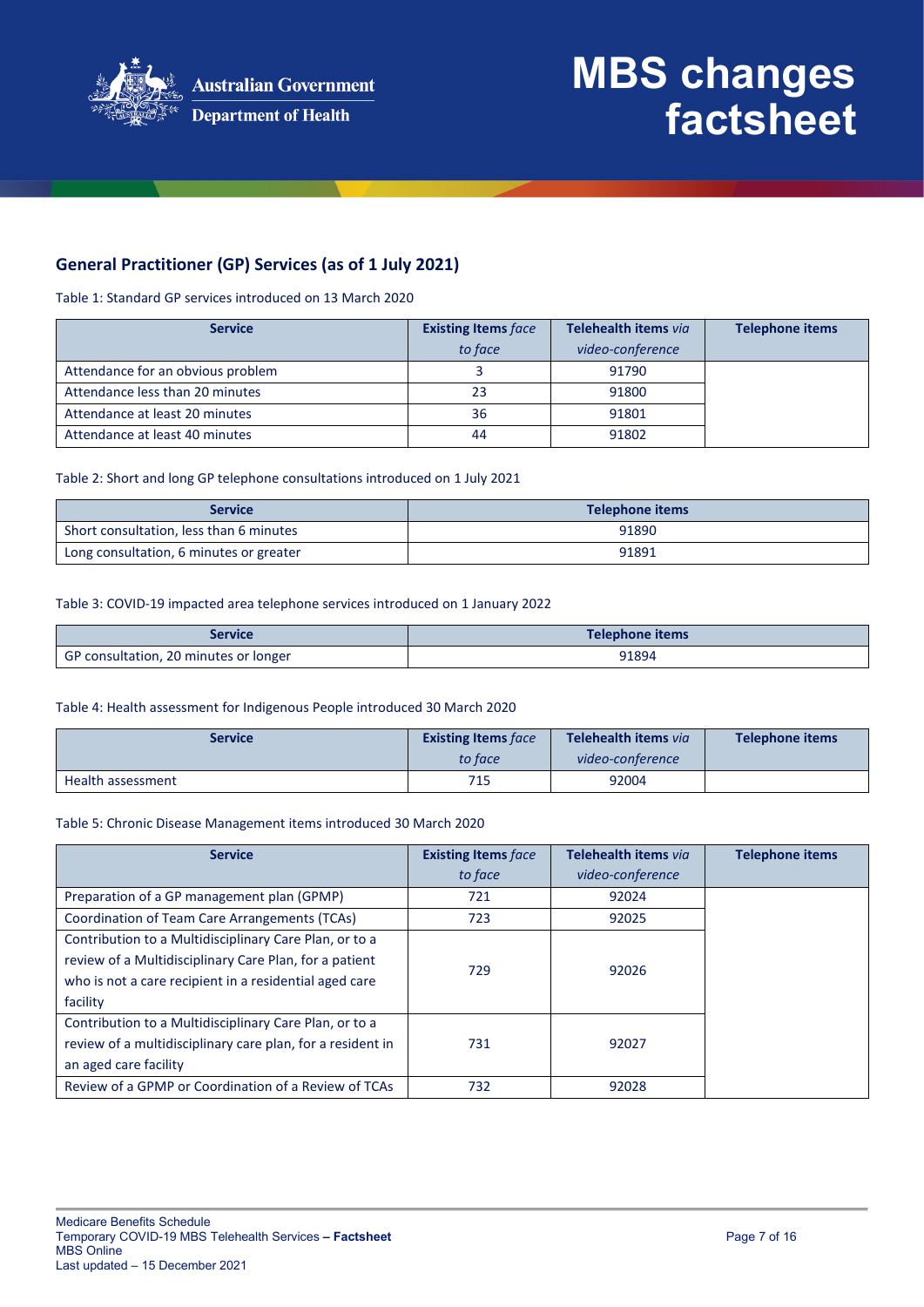

#### Table 6: Autism, pervasive developmental disorder and disability services introduced 30 March 2020

| <b>Service</b>                                       | <b>Existing Items face</b><br>to face | Telehealth items via<br>video-conference | <b>Telephone items</b> |
|------------------------------------------------------|---------------------------------------|------------------------------------------|------------------------|
| Assessment, diagnosis and preparation of a treatment |                                       |                                          |                        |
| and management plan for patient under 13 years with  | 139                                   | 92142                                    |                        |
| an eligible disability, at least 45 minutes.         |                                       |                                          |                        |

Table 7: Pregnancy Support Counselling program items introduced 30 March 2020

| <b>Service</b>                                                      | <b>Existing Items face</b><br>to face | Telehealth items via<br>video-conference | <b>Telephone items</b> |
|---------------------------------------------------------------------|---------------------------------------|------------------------------------------|------------------------|
| Non-directive pregnancy support counselling, at least<br>20 minutes | 4001                                  | 92136                                    | 92138                  |

Table 8: Eating Disorder Management items introduced 30 March 2020

| <b>Service</b>                                           | <b>Existing Items face</b><br>to face | Telehealth items via<br>video-conference | <b>Telephone items</b> |
|----------------------------------------------------------|---------------------------------------|------------------------------------------|------------------------|
| GP without mental health skills training, preparation of |                                       |                                          |                        |
| an eating disorder treatment and management plan,        | 90250                                 | 92146                                    |                        |
| lasting at least 20 minutes, but less than 40 minutes    |                                       |                                          |                        |
| GP without mental health skills training, preparation of |                                       |                                          |                        |
| an eating disorder treatment and management plan, at     | 90251                                 | 92147                                    |                        |
| least 40 minutes                                         |                                       |                                          |                        |
| GP with mental health skills training, preparation of an |                                       |                                          |                        |
| eating disorder treatment and management plan,           | 90252                                 | 92148                                    |                        |
| lasting at least 20 minutes, but less than 40 minutes    |                                       |                                          |                        |
| GP with mental health skills training, preparation of an |                                       |                                          |                        |
| eating disorder treatment and management plan, at        | 90253                                 | 92149                                    |                        |
| least 40 minutes                                         |                                       |                                          |                        |
| Review of an eating disorder treatment and               | 90264                                 | 92170                                    | 92176                  |
| management plan                                          |                                       |                                          |                        |
| Eating disorder psychological treatment (EDPT) service,  | 90271                                 | 92182                                    | 92194                  |
| lasting at least 30 minutes, but less than 40 minutes    |                                       |                                          |                        |
| EDPT service, at least 40 minutes                        | 90273                                 | 92184                                    | 92196                  |

Table 9: Mental Health Services items introduced 13 March 2020

| <b>Service</b>                                                                                              | <b>Existing Items face</b><br>to face | Telehealth items via<br>video-conference | <b>Telephone items</b> |
|-------------------------------------------------------------------------------------------------------------|---------------------------------------|------------------------------------------|------------------------|
| Focussed Psychological Strategies (FPS) treatment,<br>lasting at least 30 minutes, but less than 40 minutes | 2721                                  | 91818                                    | 91842                  |
| FPS treatment, at least 40 minutes                                                                          | 2725                                  | 91819                                    | 91843                  |

Table 10: Mental Health Services items introduced 30 March 2020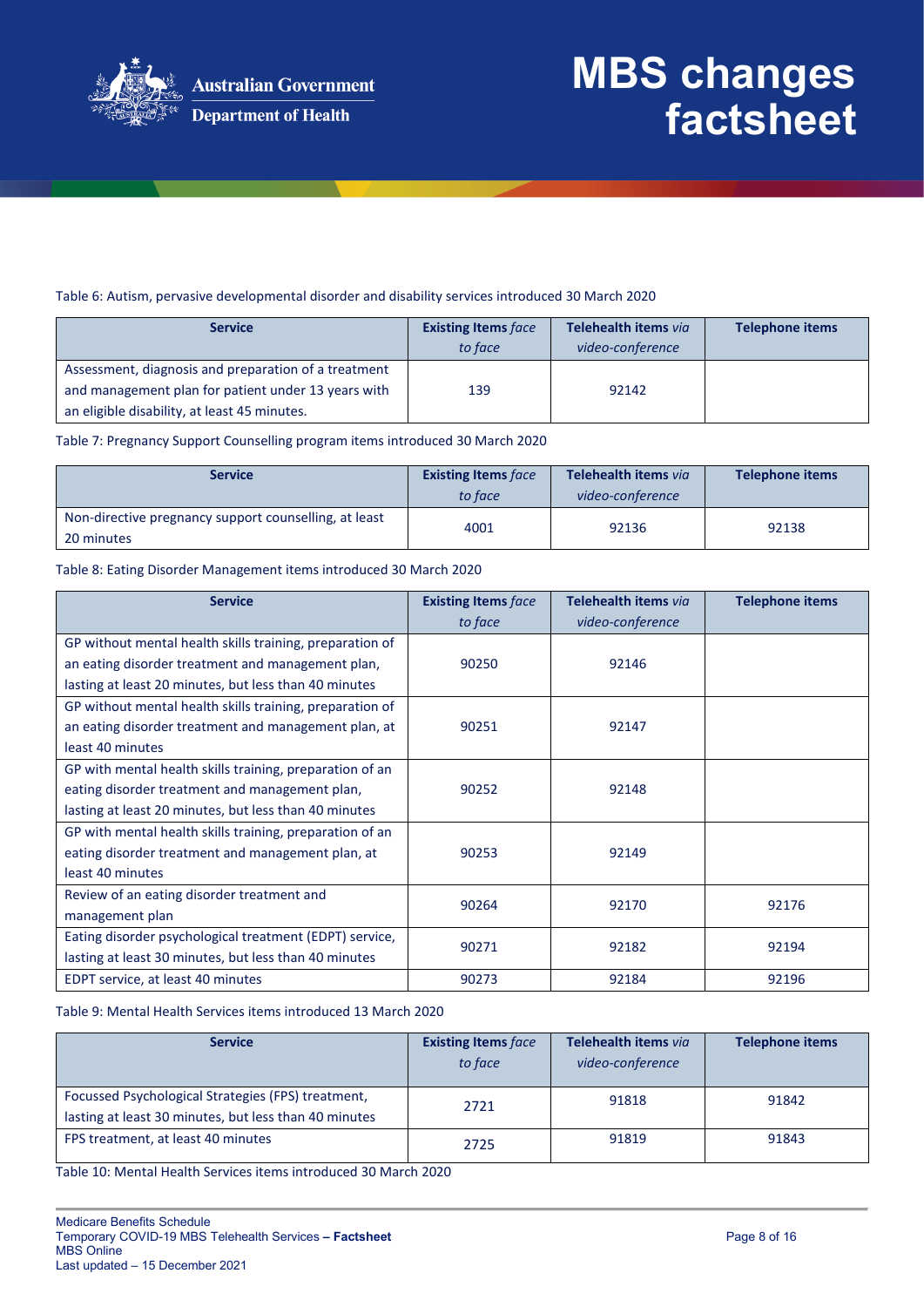

| <b>Service</b>                                                                                                     | <b>Existing Items face</b><br>to face | Telehealth items via<br>video-conference | <b>Telephone items</b> |
|--------------------------------------------------------------------------------------------------------------------|---------------------------------------|------------------------------------------|------------------------|
| GP without mental health skills training, preparation of<br>a GP mental health treatment plan, lasting at least 20 | 2700                                  | 92112                                    |                        |
| minutes, but less than 40 minutes                                                                                  |                                       |                                          |                        |
| GP without mental health skills training, preparation of<br>a GP mental health treatment plan, at least 40 minutes | 2701                                  | 92113                                    |                        |
| Review of a GP mental health treatment plan or<br>Psychiatrist Assessment and Management Plan                      | 2712                                  | 92114                                    | 92126                  |
| Mental health treatment consultation, at least 20<br>minutes                                                       | 2713                                  | 92115                                    | 92127                  |
| GP with mental health skills training, preparation of a                                                            |                                       |                                          |                        |
| GP mental health treatment plan, lasting at least 20<br>minutes, but less than 40 minutes                          | 2715                                  | 92116                                    |                        |
| GP with mental health skills training, preparation of a<br>GP mental health treatment plan, at least 40 minutes    | 2717                                  | 92117                                    |                        |

Table 11: Urgent After Hours Attendance items introduced 30 March 2020

| Service                                   | <b>Existing Items face</b><br>to face | Telehealth items via<br>video-conference | Telephone items |
|-------------------------------------------|---------------------------------------|------------------------------------------|-----------------|
| Urgent attendance, unsociable after hours | 599                                   | 92210                                    |                 |

Table 12: Blood borne viruses, sexual or reproductive health consultation introduced 1 July 2021

| <b>Service</b>                                          | Face to face | Telehealth items via | <b>Telephone items</b> |
|---------------------------------------------------------|--------------|----------------------|------------------------|
|                                                         |              | video-conference     |                        |
| Professional attendance for the provision of services   |              |                      |                        |
| related to blood borne viruses, sexual or reproductive  |              | 92715                | 92731                  |
| health by a general practitioner of not more than 5     |              |                      |                        |
| minutes                                                 |              |                      |                        |
| Professional attendance for the provision of services   |              |                      |                        |
| related to blood borne viruses, sexual or reproductive  |              | 92718                | 92734                  |
| health by a general practitioner of more than 5 minutes |              |                      |                        |
| in duration but not more than 20 minutes                |              |                      |                        |
| Professional attendance for the provision of services   |              |                      |                        |
| related to blood borne viruses, sexual or reproductive  |              | 92721                | 92737                  |
| health by a general practitioner of more than 20        |              |                      |                        |
| minutes in duration but not more than 40 minutes        |              |                      |                        |
| Professional attendance for the provision of services   |              |                      |                        |
| related to blood borne viruses, sexual or reproductive  |              | 92724                | 92740                  |
| health by a general practitioner lasting at least 40    |              |                      |                        |
| minutes in duration                                     |              |                      |                        |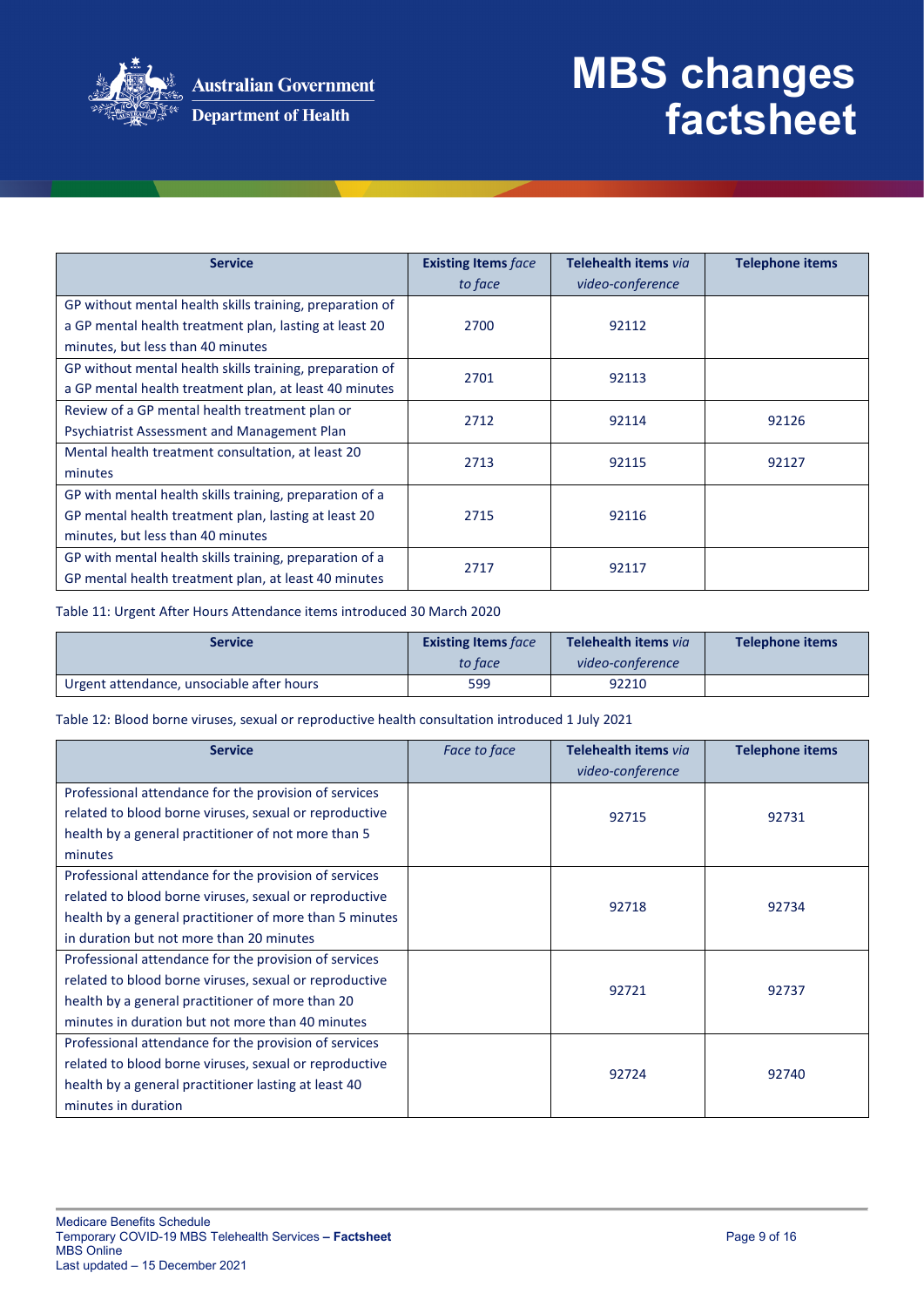

### **Other Medical Practitioner (OMP) Services (as of 1 July 2021)**

Table 13: Standard OMP services introduced on 13 March 2020

| <b>Service</b>                                      | <b>Existing Items face</b> | Telehealth items via | <b>Telephone items</b> |
|-----------------------------------------------------|----------------------------|----------------------|------------------------|
|                                                     | to face                    | video-conference     |                        |
| Attendance of not more than 5 minutes               | 52                         | 91792                |                        |
| Attendance of more than 5 minutes but not more than | 53                         | 91803                |                        |
| 25 minutes                                          |                            |                      |                        |
| Attendance of more than 25 minutes but not more     | 54                         |                      |                        |
| than 45 minutes                                     |                            | 91804                |                        |
| Attendance of more than 45 minutes                  | 57                         | 91805                |                        |
| Attendance of not more than 5 minutes               | 179                        | 91794                |                        |
| Attendance of more than 5 minutes but not more than | 185                        | 91806                |                        |
| 25 minutes. Modified Monash 2-7 area                |                            |                      |                        |
| Attendance of more than 25 minutes but not more     | 189                        | 91807                |                        |
| than 45 minutes. Modified Monash 2-7 area           |                            |                      |                        |
| Attendance of more than 45 minutes. Modified        |                            |                      |                        |
| Monash 2-7 area                                     | 203                        | 91808                |                        |

Table 14: Short and long OMP telephone consultations introduced on 1 July 2021

| Service                                 | Telephone items |
|-----------------------------------------|-----------------|
| Short consultation, less than 6 minutes | 91892           |
| Long consultation, 6 minutes or greater | 91893           |

#### Table 15: COVID-19 impacted area telephone services introduced on 1 January 2022 (Is an item required for each MM)

| service                                | Telephone items |
|----------------------------------------|-----------------|
| OMP consultation, 20 minutes or longer | 91895           |

#### Table 16: Health assessment for people of Aboriginal or Torres Strait Islander descent items introduced 30 March 2020

| Service           | <b>Existing Items face</b><br>to face | Telehealth items via<br>video-conference | Telephone items |
|-------------------|---------------------------------------|------------------------------------------|-----------------|
|                   |                                       |                                          |                 |
| Health assessment | 228                                   | 92011                                    |                 |

#### Table 17: Chronic Disease Management Items introduced 30 March 2020

| <b>Service</b>                                                                                                   | <b>Existing Items face</b><br>to face | Telehealth items via<br>video-conference | <b>Telephone items</b> |
|------------------------------------------------------------------------------------------------------------------|---------------------------------------|------------------------------------------|------------------------|
| Preparation of a GP management plan (GPMP)                                                                       | 229                                   | 92055                                    |                        |
| Coordination of Team Care Arrangements (TCAs)                                                                    | 230                                   | 92056                                    |                        |
| Contribution to a Multidisciplinary Care Plan, or to a<br>review of a Multidisciplinary Care Plan, for a patient | 231                                   | 92057                                    |                        |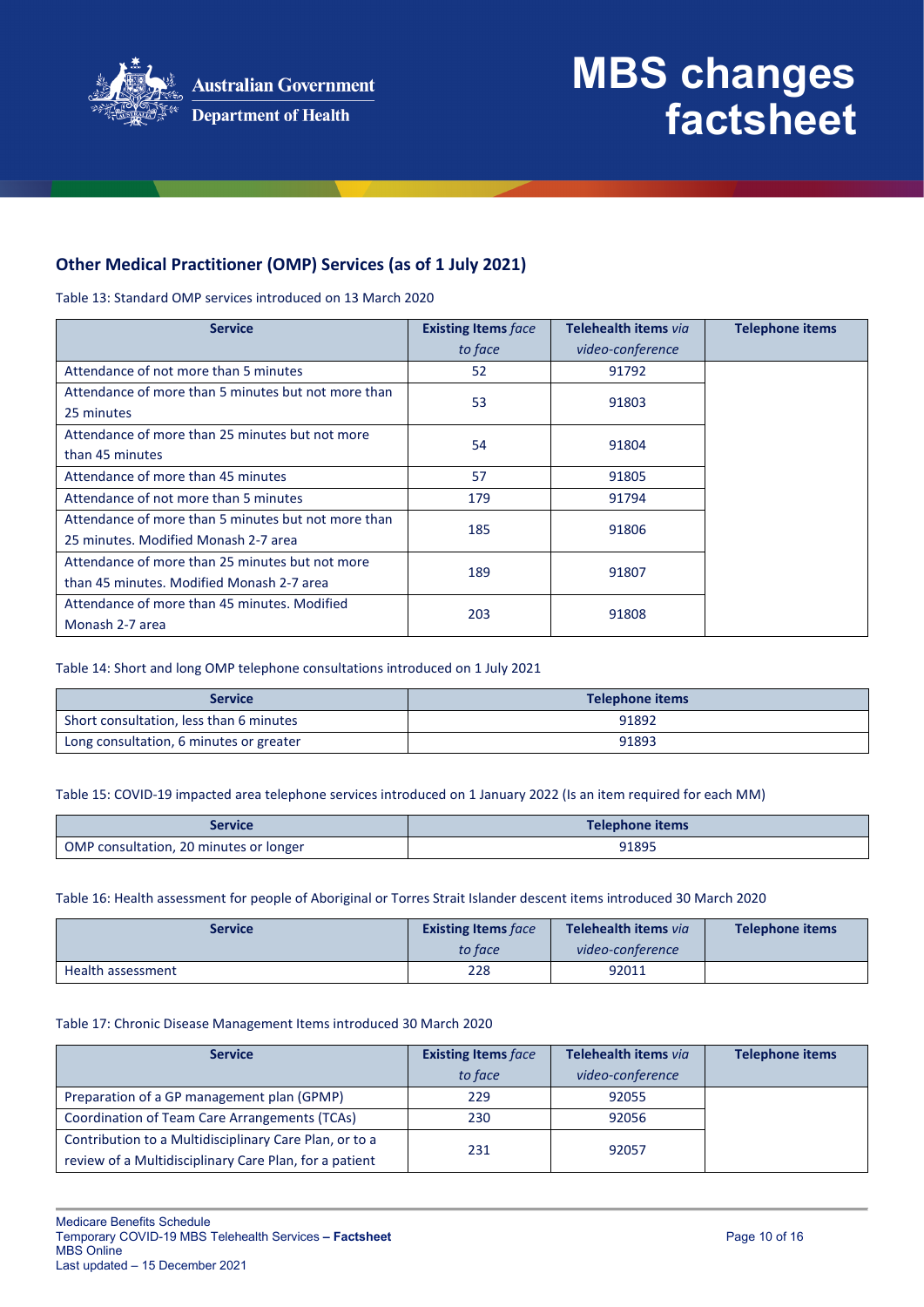

| <b>Service</b>                                             | <b>Existing Items face</b> | Telehealth items via | <b>Telephone items</b> |
|------------------------------------------------------------|----------------------------|----------------------|------------------------|
|                                                            | to face                    | video-conference     |                        |
| who is not a care recipient in a residential aged care     |                            |                      |                        |
| facility                                                   |                            |                      |                        |
| Contribution to a Multidisciplinary Care Plan, or to a     |                            |                      |                        |
| review of a multidisciplinary care plan, for a resident in | 232                        | 92058                |                        |
| an aged care facility                                      |                            |                      |                        |
| Review of a GPMP or Coordination of a Review of TCAs       | 233                        | 92059                |                        |

#### Table 18: Pregnancy Support Counselling program items introduced 30 March 2020

| <b>Service</b>                                                        | <b>Existing Items face</b><br>to face | Telehealth items via<br>video-conference | <b>Telephone items</b> |
|-----------------------------------------------------------------------|---------------------------------------|------------------------------------------|------------------------|
| Non-directive pregnancy support counselling of at least<br>20 minutes | 792                                   | 92137                                    | 92139                  |

#### Table 19: Eating Disorder Management items introduced 30 March 2020

| <b>Service</b>                                                                                                                                                                              | <b>Existing Items face</b><br>to face | Telehealth items via<br>video-conference | <b>Telephone items</b> |
|---------------------------------------------------------------------------------------------------------------------------------------------------------------------------------------------|---------------------------------------|------------------------------------------|------------------------|
| Medical Practitioner without mental health skills<br>training, preparation of an eating disorder treatment<br>and management plan, lasting at least 20 minutes, but<br>less than 40 minutes | 90254                                 | 92150                                    |                        |
| Medical Practitioner without mental health skills<br>training, preparation of an eating disorder treatment<br>and management plan, at least 40 minutes                                      | 90255                                 | 92151                                    |                        |
| Medical Practitioner with mental health skills training,<br>preparation of an eating disorder treatment and<br>management plan, lasting at least 20 minutes, but less<br>than 40 minutes    | 90256                                 | 92152                                    |                        |
| Medical Practitioner with mental health skills training,<br>preparation of an eating disorder treatment and<br>management plan, at least 40 minutes                                         | 90257                                 | 92153                                    |                        |
| Review of an eating disorder treatment and<br>management plan                                                                                                                               | 90265                                 | 92171                                    | 92177                  |
| Eating disorders psychological treatment (EDPT)<br>service, lasting at least 30 minutes, but less than 40<br>minutes                                                                        | 90275                                 | 92186                                    | 92198                  |
| EDPT service, at least 40 minutes                                                                                                                                                           | 90277                                 | 92188                                    | 92200                  |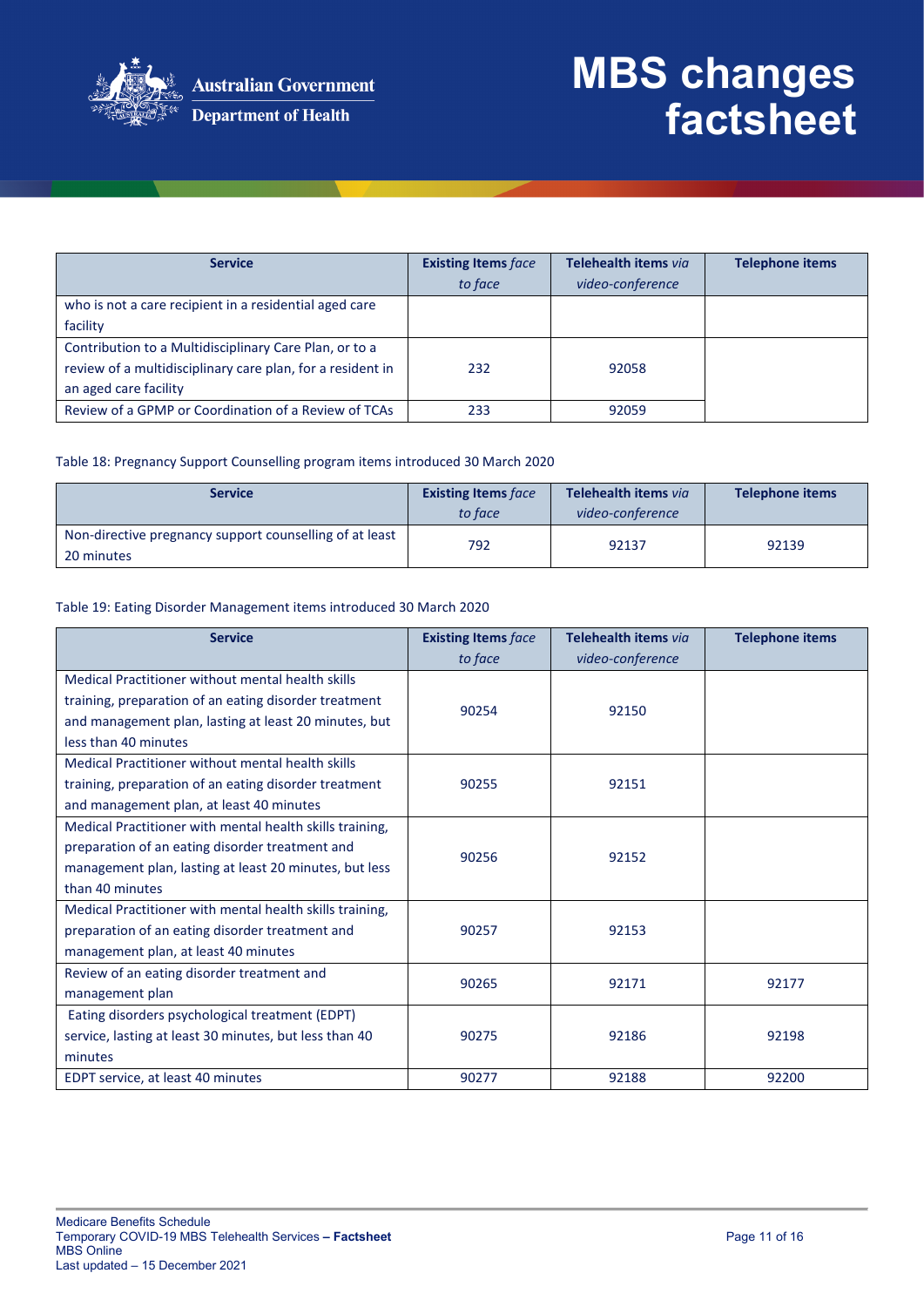

#### Table 20: Mental Health items introduced 13 March 2020

| <b>Service</b>                                                                                              | <b>Existing Items face</b><br>to face | Telehealth items via<br>video-conference | <b>Telephone items</b> |
|-------------------------------------------------------------------------------------------------------------|---------------------------------------|------------------------------------------|------------------------|
| Focussed Psychological Strategies (FPS) treatment,<br>lasting at least 30 minutes, but less than 40 minutes | 283                                   | 91820                                    | 91844                  |
| FPS treatment, at least 40 minutes                                                                          | 286                                   | 91821                                    | 91845                  |

#### Table 21: Mental Health items introduced 30 March 2020

| <b>Service</b>                                           | <b>Existing Items face</b><br>to face | Telehealth items via<br>video-conference | <b>Telephone items</b> |
|----------------------------------------------------------|---------------------------------------|------------------------------------------|------------------------|
| Medical Practitioner without mental health skills        |                                       |                                          |                        |
| training, preparation of a GP mental health treatment    | 272                                   | 92118                                    |                        |
| plan, lasting at least 20 minutes, but less than 40      |                                       |                                          |                        |
| minutes                                                  |                                       |                                          |                        |
| Medical Practitioner without mental health skills        |                                       |                                          |                        |
| training, preparation of a GP mental health treatment    | 276                                   | 92119                                    |                        |
| plan, at least 40 minutes                                |                                       |                                          |                        |
| Review of a GP mental health treatment plan or           | 277                                   | 92120                                    | 92132                  |
| Psychiatrist Assessment and Management Plan              |                                       |                                          |                        |
| Medical Practitioner mental health treatment             | 279                                   | 92121                                    | 92133                  |
| consultation, at least 20 minutes                        |                                       |                                          |                        |
| Medical Practitioner with mental health skills training, |                                       |                                          |                        |
| preparation of a GP mental health treatment plan,        | 281                                   | 92122                                    |                        |
| lasting at least 20 minutes, but less than 40 minutes    |                                       |                                          |                        |
| Medical Practitioner with mental health skills training, |                                       |                                          |                        |
| preparation of a GP mental health treatment plan, at     | 282                                   | 92123                                    |                        |
| least 40 minutes                                         |                                       |                                          |                        |

#### Table 22: Urgent After Hours Attendance items introduced 30 March 2020

| <b>Service</b>                            | <b>Existing Items face</b><br>to face | Telehealth items via<br>video-conference | <b>Telephone items</b> |
|-------------------------------------------|---------------------------------------|------------------------------------------|------------------------|
| Urgent attendance, unsociable after hours | 600                                   | 92211                                    |                        |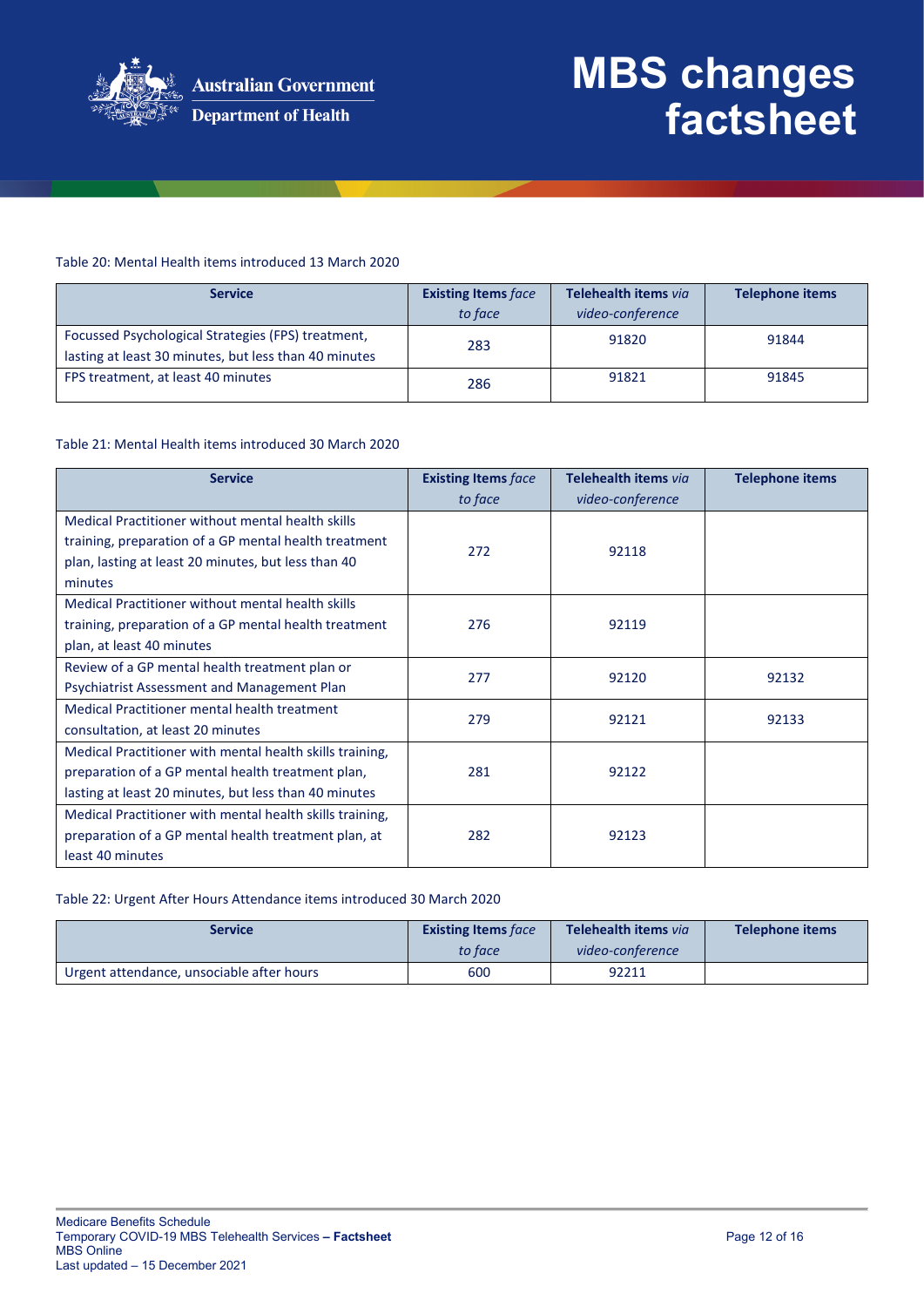

Table 23: Blood borne viruses, sexual or reproductive health consultation introduced 1 July 2021

| <b>Service</b>                                             | Face to face | Telehealth items via | <b>Telephone items</b> |
|------------------------------------------------------------|--------------|----------------------|------------------------|
|                                                            |              | video-conference     |                        |
| Professional attendance for the provision of services      |              |                      |                        |
| related to blood borne viruses, sexual or reproductive     |              | 92716                | 92732                  |
| health by a medical practitioner (not including a          |              |                      |                        |
| general practitioner, specialist or consultant physician)  |              |                      |                        |
| of not more than 5 minutes                                 |              |                      |                        |
| Professional attendance for the provision of services      |              |                      |                        |
| related to blood borne viruses, sexual or reproductive     |              |                      |                        |
| health by a medical practitioner (not including a          |              | 92719                | 92735                  |
| general practitioner, specialist or consultant physician)  |              |                      |                        |
| of more than 5 minutes in duration but not more than       |              |                      |                        |
| 20 minutes                                                 |              |                      |                        |
| Professional attendance for the provision of services      |              |                      |                        |
| related to blood borne viruses, sexual or reproductive     |              |                      |                        |
| health by a medical practitioner (not including a          |              | 92722                | 92738                  |
| general practitioner, specialist or consultant physician)  |              |                      |                        |
| of more than 20 minutes in duration but not more than      |              |                      |                        |
| 40 minutes                                                 |              |                      |                        |
| Professional attendance for the provision of services      |              |                      |                        |
| related to blood borne viruses, sexual or reproductive     |              |                      |                        |
| health by a medical practitioner (not including a          |              | 92725                | 92741                  |
| general practitioner, specialist or consultant physician)  |              |                      |                        |
| lasting at least 40 minutes in duration                    |              |                      |                        |
| Professional attendance for the provision of services      |              |                      |                        |
| related to blood borne viruses, sexual or reproductive     |              |                      |                        |
| health by a medical practitioner (not including a          |              | 92717                | 92733                  |
| general practitioner, specialist or consultant physician), |              |                      |                        |
| in an eligible area, of not more than 5 minutes.           |              |                      |                        |
| Modified Monash 2-7 area                                   |              |                      |                        |
| Professional attendance for the provision of services      |              |                      |                        |
| related to blood borne viruses, sexual or reproductive     |              |                      |                        |
| health by a medical practitioner (not including a          |              |                      |                        |
| general practitioner, specialist or consultant physician), |              | 92720                | 92736                  |
| in an eligible area, of more than 5 minutes in duration    |              |                      |                        |
| but not more than 20 minutes. Modified Monash 2-7          |              |                      |                        |
| area                                                       |              |                      |                        |
| Professional attendance for the provision of services      |              |                      |                        |
| related to blood borne viruses, sexual or reproductive     |              |                      |                        |
| health by a medical practitioner (not including a          |              | 92723                | 92739                  |
| general practitioner, specialist or consultant physician), |              |                      |                        |
| in an eligible area, of more than 20 minutes in duration   |              |                      |                        |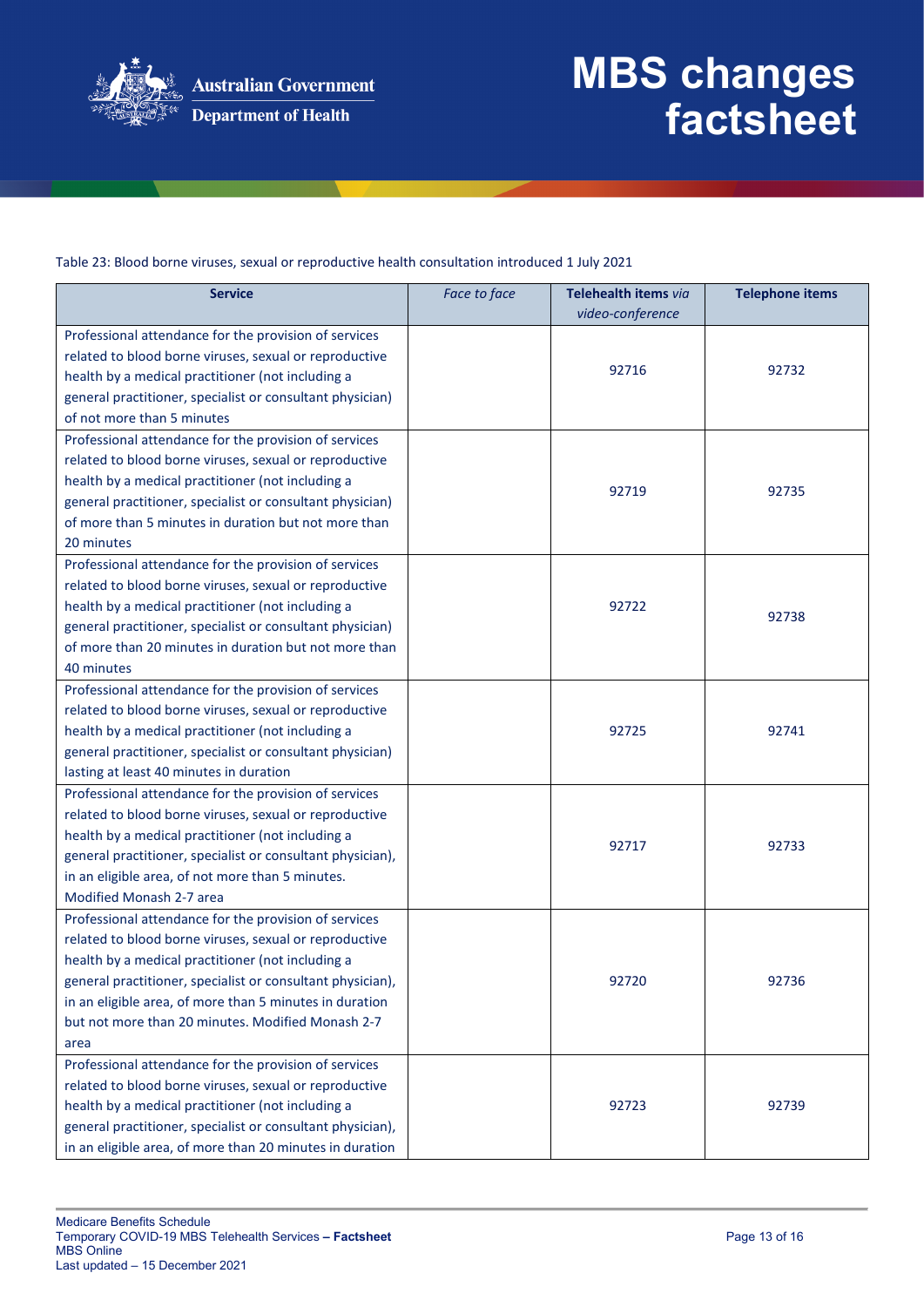

| <b>Service</b>                                                                                                                                                                                                                                                                                                                  | Face to face | Telehealth items via<br>video-conference | <b>Telephone items</b> |
|---------------------------------------------------------------------------------------------------------------------------------------------------------------------------------------------------------------------------------------------------------------------------------------------------------------------------------|--------------|------------------------------------------|------------------------|
| but not more than 40 minutes. Modified Monash 2-7<br>area                                                                                                                                                                                                                                                                       |              |                                          |                        |
| Professional attendance for the provision of services<br>related to blood borne viruses, sexual or reproductive<br>health by a medical practitioner (not including a<br>general practitioner, specialist or consultant physician),<br>in an eligible area, lasting at least 40 minutes in<br>duration. Modified Monash 2-7 area |              | 92726                                    | 92742                  |

*Table 24. GP Nicotine and Smoking Cessation Counselling MBS items introduced 21 July 2021*

| <b>Service</b>                                                                                                                                                               | <b>Face-to-face Items</b> | Telehealth items via<br>video-conference | Telephone items - for<br>when video-<br>conferencing is not<br>available |
|------------------------------------------------------------------------------------------------------------------------------------------------------------------------------|---------------------------|------------------------------------------|--------------------------------------------------------------------------|
| Professional attendance for nicotine and smoking<br>cessation counselling, care and advice by a general<br>practitioner at consulting rooms lasting less than 20<br>minutes. | 93680                     | 93690                                    | 93700                                                                    |
| Professional attendance for nicotine and smoking<br>cessation counselling, care and advice by a general<br>practitioner at consulting rooms lasting at least 20<br>minutes.  | 93683                     | 93693                                    | 93703                                                                    |

*Table 25. OMP Nicotine and Smoking Cessation Counselling MBS items introduced 21 July 2021*

| <b>Service</b>                                                                                                                                                                                                                                                                                                                             | <b>Face-to-face Items</b> | <b>Telehealth items via</b><br>video-conference | Telephone items - for<br>when video-<br>conferencing is not<br>available |
|--------------------------------------------------------------------------------------------------------------------------------------------------------------------------------------------------------------------------------------------------------------------------------------------------------------------------------------------|---------------------------|-------------------------------------------------|--------------------------------------------------------------------------|
| Professional attendance for nicotine and smoking<br>cessation counselling, care and advice by a medical<br>practitioner (not including a general practitioner,<br>specialist or consultant physician) at consulting rooms<br>lasting less than 20 minutes.                                                                                 | 93681                     | 93691                                           | 93701                                                                    |
| Professional attendance for nicotine and smoking<br>cessation counselling, care and advice by a general<br>practitioner by a medical practitioner (not including a<br>general practitioner, specialist or consultant<br>physician) at consulting rooms, in an eligible area,<br>lasting less than 20 minutes. Modified Monash 2-7<br>area. | 93682                     | 93692                                           | 93702                                                                    |
| Professional attendance for nicotine and smoking<br>cessation counselling, care and advice by a medical<br>practitioner (not including a general practitioner,                                                                                                                                                                             | 93684                     | 93694                                           | 93704                                                                    |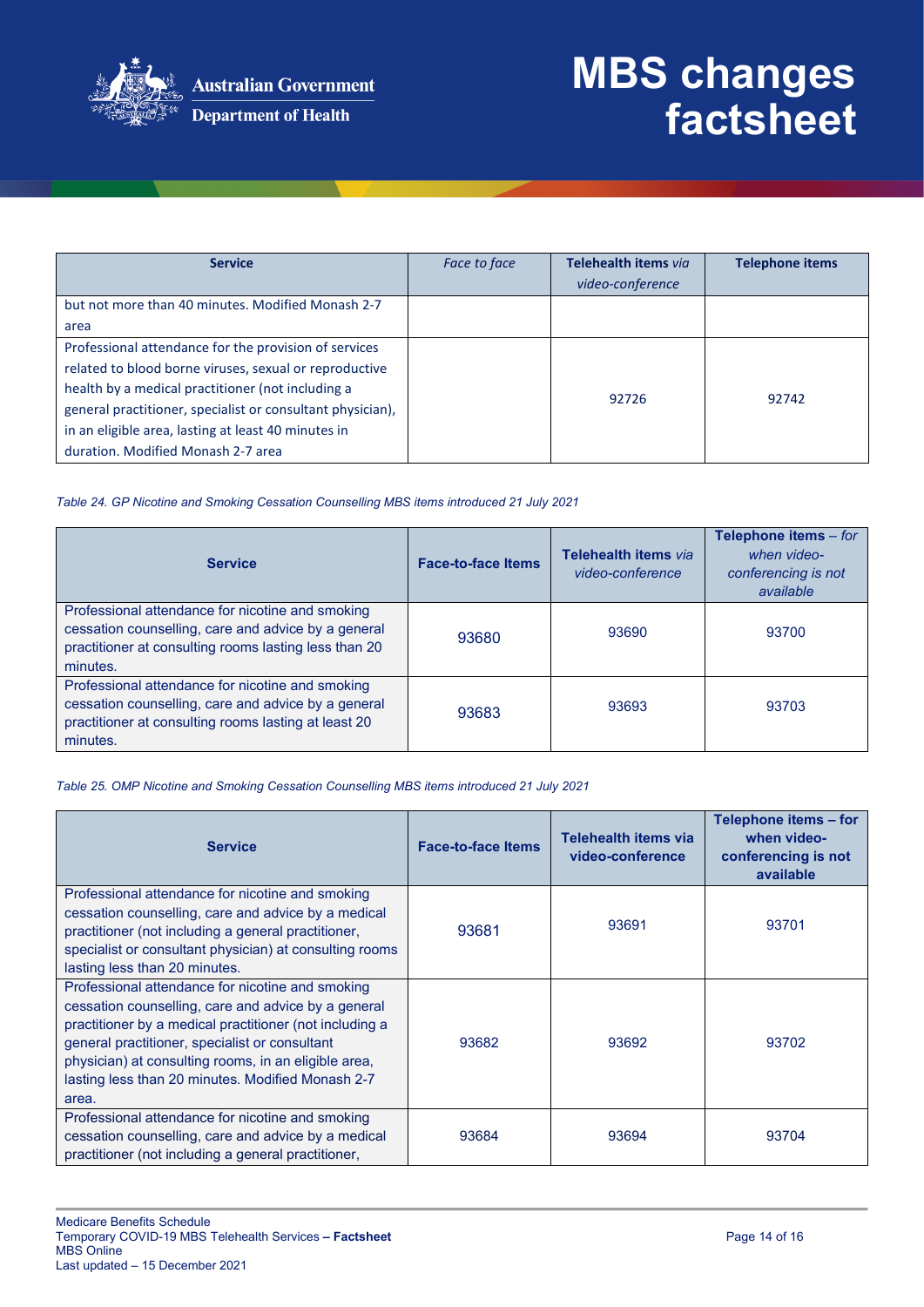

| <b>Service</b>                                           | <b>Face-to-face Items</b> | Telehealth items via<br>video-conference | Telephone items - for<br>when video-<br>conferencing is not<br>available |
|----------------------------------------------------------|---------------------------|------------------------------------------|--------------------------------------------------------------------------|
| specialist or consultant physician) at consulting rooms  |                           |                                          |                                                                          |
| lasting at least 20 minutes.                             |                           |                                          |                                                                          |
| Professional attendance for nicotine and smoking         |                           |                                          |                                                                          |
| cessation counselling, care and advice by a medical      |                           |                                          |                                                                          |
| practitioner (not including a general practitioner,      | 93685                     | 93695                                    | 93705                                                                    |
| specialist or consultant physician) at consulting        |                           |                                          |                                                                          |
| rooms, in an eligible area, lasting at least 20 minutes. |                           |                                          |                                                                          |
| Modified Monash 2-7 area.                                |                           |                                          |                                                                          |